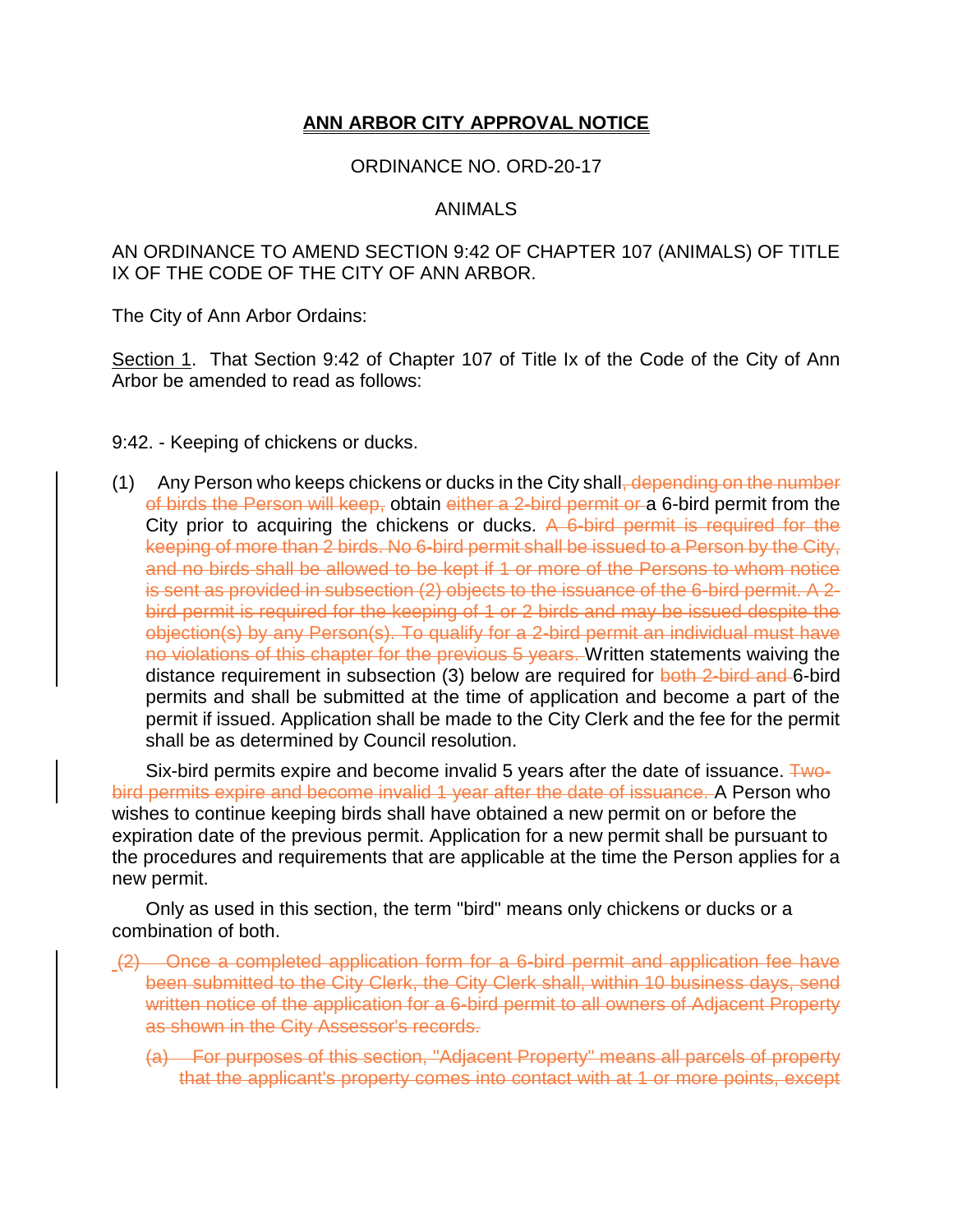for parcels that are legally adjacent to but are in fact separated from the applicant's property by a Street or private street.

- (b) The written notice described in this subsection shall be sent to the address(es) of all owner(s) of Adjacent Property, and also to the physical property address of an Adjacent Property, if the address of the owner of an Adjacent Property is different from the physical property address.
- (c) If the applicant for the 6-bird permit is not the owner of the property on which the applicant wants to keep birds, the applicant must also provide the written consent of the owner of the property. Without such written consent, the application for the 6-bird permit may not be granted.
- (d) The application for the 6-bird permit may not be granted if, within 21 days from the mailing of the written notice of the application, the City Clerk receives any objection to the issuance of a 6-bird permit from any owner or tenant of any Adjacent Property.
- (e) A 6-bird permit shall be issued to the applicant if the City Clerk receives no objections to the issuance of a 6-bird permit from any owner or tenant of any Adjacent Property within 21 days from the mailing of the written notice of the application and all other requirements are met.

 $\left(\frac{3}{2}\right)$  Notwithstanding the issuance of a permit by the City, private restrictions on the use of property shall remain enforceable and take precedence over a permit. Private restrictions include but are not limited to deed restrictions, condominium master deed restrictions, neighborhood association by-laws, and covenant deeds. A permit issued to a Person whose property is subject to private restrictions that prohibit the keeping of birds is void. The interpretation and enforcement of the private restriction is the sole responsibility of the private parties involved.

 $\frac{(4)(3)}{4}$  A Person who keeps or houses birds on a property shall comply with all of the following requirements:

- (a) Have been issued the permit required under subsection (1) of this section.
- (b) Keep no more than 6 birds if the Person has been issued a 6-bird permit and keep no more than 2 birds if the Person has been issued a 2-bird permit.
- (c) The principal use of the Person's property is for a single-family dwelling, 2 family dwelling, or a primary or secondary school.
- (d) No Person shall keep any rooster (male chicken). Both drakes (male ducks) and hen ducks (female ducks) may be kept.
- (e) No Person shall slaughter any chickens or ducks.
- (f) The birds shall be provided with a covered enclosure and must be kept in the covered enclosure or a fenced enclosure at all times, except as otherwise provided in this section. Fenced enclosures are subject to all provisions of Chapter 55 (Unified Development Code).
- (g) A Person shall not keep birds in any location on the property other than in the Backyard Rear Yard, as defined in Chapter 55, except as otherwise provided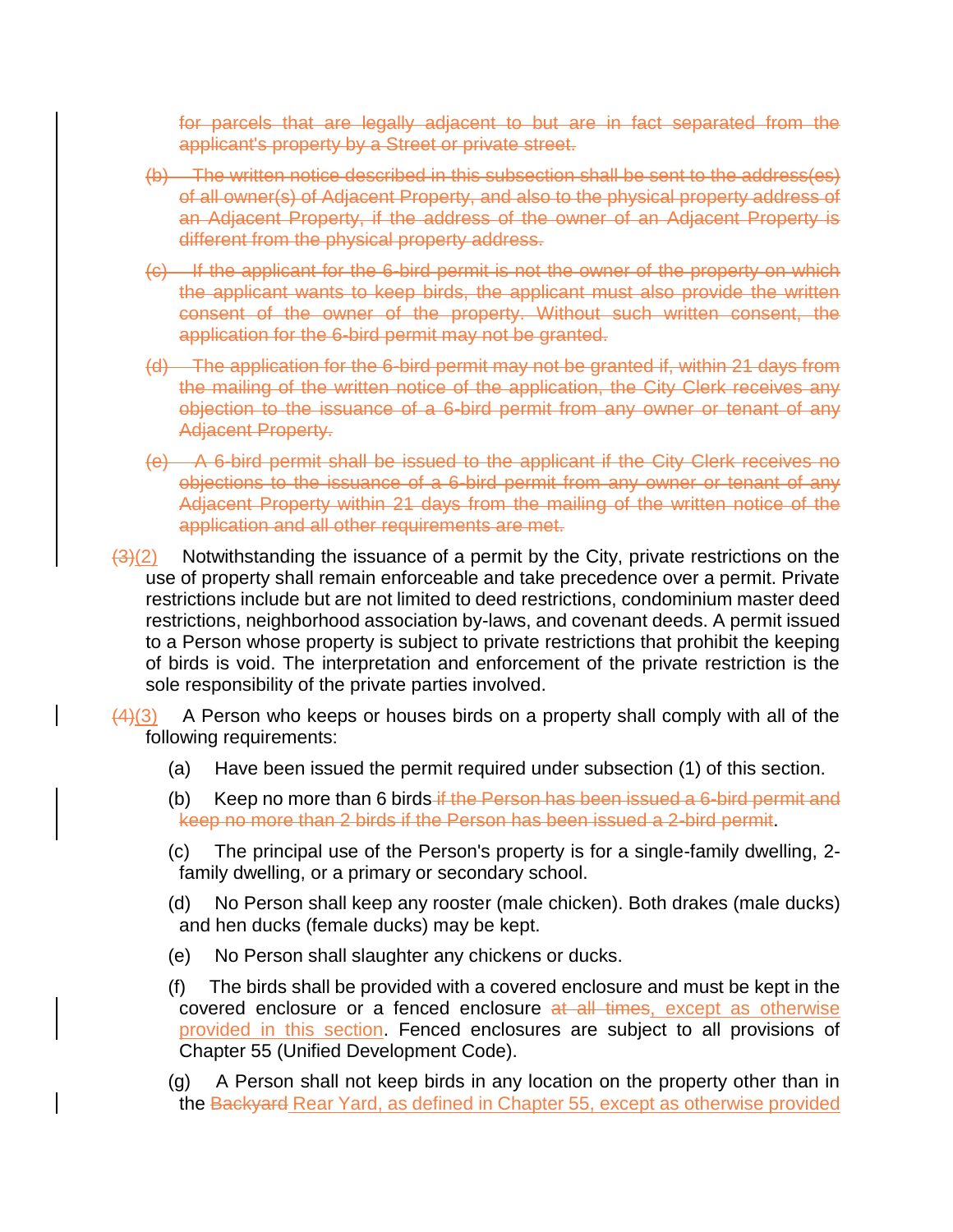in this section. For purposes of this section, "Backyard" means rear yard as defined under Chapter 55 of this Code. For properties where the principal use is a primary or secondary school, a Person shall not keep birds in that property's front required setback area as defined under Chapter 55 of this Code.

- (h) Notwithstanding other requirements of this section, the birds may be kept outside of the covered enclosure or fenced enclosure subject to the requirements they may only be in the Rear Yard or Side Yard, as defined in Chapter 55, and a Person shall be present with the birds in the same location.
- $(h)(i)$  No covered enclosure or fenced enclosure shall be located closer than 10 feet to any property line of an Adjacent Property.

(j) All enclosures for the keeping of birds shall be so constructed or repaired as to prevent rats, mice, or other rodents from being harbored underneath, within, or within the walls of the enclosure. A covered enclosure or fenced enclosure shall not be located closer than 40 feet to any residential structure on an Adjacent Property provided, however, this requirement can be waived as follows:

(i) If the principal use of applicant's property is for a single-family dwelling, or a primary or secondary school, to obtain such a waiver the applicant shall present at the time of applying for a permit the written statements of all owners of Adjacent Property that there is no objection to the issuance of the permit.

(ii) If the principal use of the applicant's property is for a 2-family dwelling, to obtain such a waiver the applicant shall present at the time of applying for a permit the written statements of all Adjacent Property and of the occupants of the other dwelling stating that there is no objection to the issuance of the permit.

- $\frac{f(x)}{f(x)}$  All enclosures for the keeping of birds shall be so constructed or repaired as to prevent rats, mice, or other rodents from being harbored underneath, within, or within the walls of the enclosure.
- $(k)(I)$  All feed and other items associated with the keeping of birds that are likely to attract or to become infested with or infected by rats, mice, or other rodents shall be protected so as to prevent rats, mice, or other rodents from gaining access to or coming into contact with them.
- $(H)(m)$  If the above requirements are not complied with, the City may revoke any permit granted under this section and/or initiate prosecution for a civil infraction violation.

For purposes of this section, "Adjacent Property" means all parcels of property that the applicant's property comes into contact with at 1 or more points, except for parcels that are legally adjacent to but are in fact separated from the applicant's property by a Street or private street.